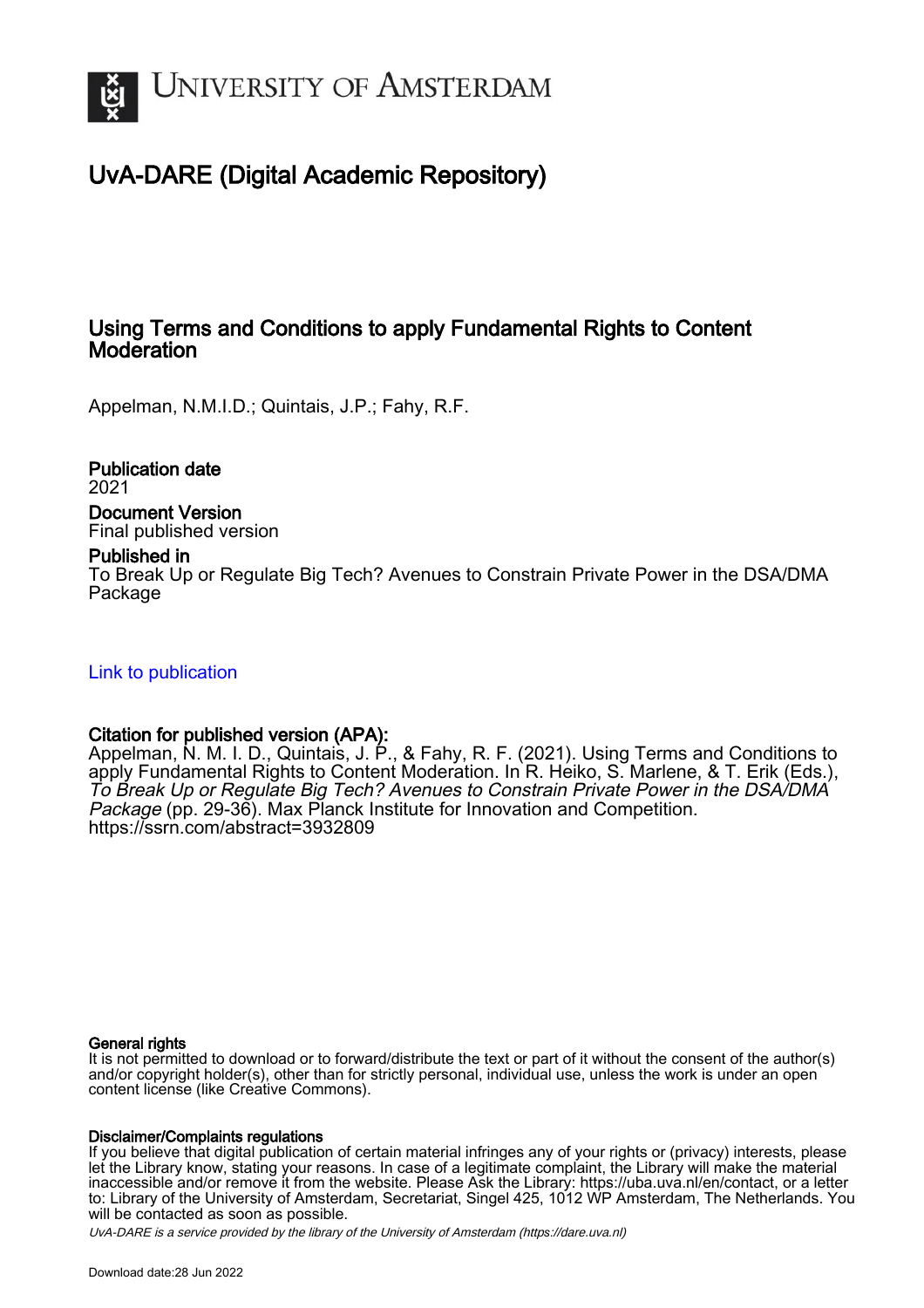# Using Terms and Conditions to apply Fundamental Rights to Content Moderation

Naomi Appelman • João Pedro Quintais • Ronan Fahy

*Under EU law, platforms presently have no obligation to incorporate fundamental rights into their terms and conditions. The Digital Services Act seeks to change this in its draft Article 12, however, there has been severe criticism on its meagre protection. As it stands and until courts intervene, the provision is too vague and ambiguous to effectively support the application of fundamental rights.*

### **Is Article 12 DSA a Paper Tiger?**

s the European Court of Human Rights (ECtHR) has emphasised, online plat-As the European Court of Human Rights (ECtHR) has emphasised, online plat-<br>forms, such as Facebook, Twitter and YouTube, provide an "unprecedented<sup>1"</sup> means for exercising freedom of expression online. International human rights bodies have recognised the "enormous power<sup>2</sup>" platforms wield over participation in the online "democratic space3". However, it is increasingly clear that the systems operated by platforms, where (automated4) content moderation decisions are taken based on a platform's terms of service, are "fundamentally broken5". Content moderation systems have been said to "undermine freedom of expression<sup>6"</sup>, especially where important public interest speech ends up being suppressed, such as speech by minority and marginalised groups7, black activist groups8, environmental activist groups9, and other activists<sup>10</sup>. Indeed, the UN Special Rapporteur on freedom of expression has criticised<sup>11</sup> these content moderation systems for their overly vague rules of operation, inconsistent enforcement, and an overdependence on automation, which can lead to overblocking and pre-publication censorship. This criticism is combined with, and amplified by, the notion that Big Tech exercises too much power over our online public sphere. Therefore, in order to better protect free expression online, the UN Special Rapporteur, and free speech organisations<sup>12</sup>, have argued that platforms "should incorporate directly13" principles of fundamental rights law into their terms and conditions (T&Cs).

In EU law, platforms presently have no obligation to incorporate fundamental rights into their T&Cs. An important provision in the EU's proposed Digital Services Act<sup>14</sup> (DSA), may change this. Art. 12 DSA<sup>15</sup> lays down new rules on how platforms can enforce their T&Cs, including that platforms must have "due regard" to the "fundamental rights" of users under the EU Charter of Fundamental Rights<sup>16</sup> (Charter). The EU Council and Parliament<sup>17</sup> are considering the proposal in parallel, and several far reaching amendments<sup>18</sup> have been advanced in Parliament. Civil society is tracking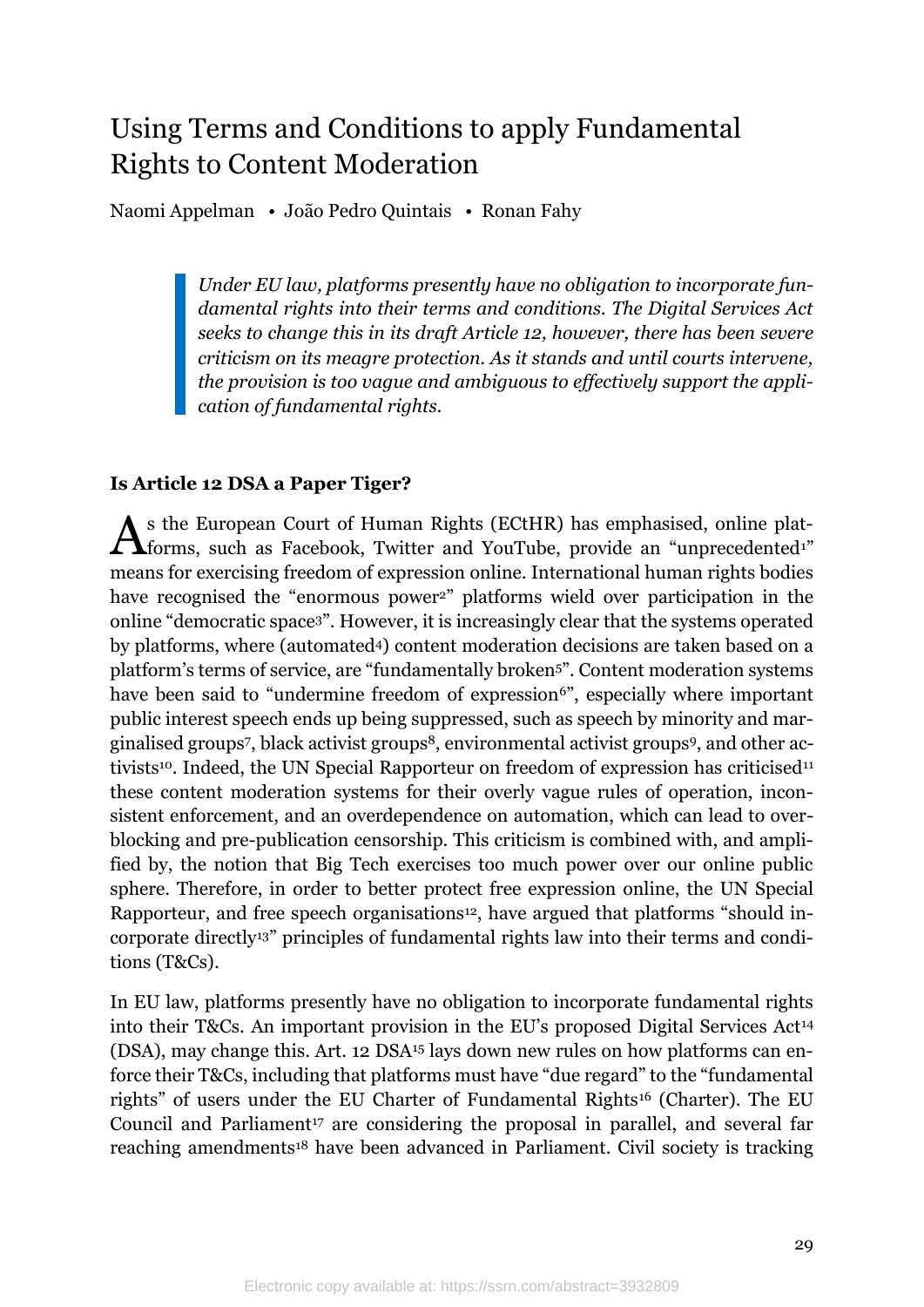these developments closely, and there has been severe criticism on the meagre protection of fundamental rights in the DSA19. In this chapter, we examine Art. 12 DSA, including some of the proposed amendments. We ask whether this provision requires online platforms to apply EU fundamental rights law and to what extent it may curb the power of Big Tech over online speech. We conclude that, as it stands and until courts intervene, the provision is too vague and ambiguous to effectively support the application of fundamental rights. But there is room for improvement during the legislative process, and to avoid that Art. 12 DSA becomes a paper tiger.

### **The systematic context and scope of Article 12 DSA**

The DSA proposal is divided into five chapters. Chapter II sets out the regime for the liability of intermediary services providers, updating and adding to the rules set out in Arts. 12 and 15 e-Commerce Directive<sup>20</sup>.

Chapter III deals with due diligence obligations that are *independent* of the liability regime assessment of the previous chapter. These new rules, a novelty in relation to the e-Commerce Directive, distinguish between specific categories of providers. They set out asymmetric obligations that apply in a tiered way to all providers of intermediary services (Arts. 10 to 13 DSA), hosting providers (Arts. 14-15 DSA), online platforms (Arts. 16-24 DSA) and very large online platforms or "VLOPs" (Arts. 25-33 DSA). Providers of intermediary services are subject to the fewest obligations and VLOPs – covering Big Tech platforms – are subject to the most obligations. All providers are subject to Art. 12 DSA.

Art. 12 DSA is titled "*Terms and conditions*", a term that is defined in Art. 2(q) DSA as "all terms and conditions or specifications, irrespective of their name or form, which govern the contractual relationship between the provider of intermediary services and the recipients of the services." The provision aims to increase the transparency of these T&Cs and bring their enforcement in direct relation to fundamental rights.

Crucially, unlike Chapter II, Art. 12 DSA applies not only to illegal content but also to harmful content, as defined in the T&Cs of an intermediary. As such, since it applies to all providers, Art. 12 DSA extends the obligations of Chapter III beyond illegal content. Interestingly, the European Parliament's Committee on Legal Affairs (JURI), has proposed to limit the application of fundamental rights in Art. 12 DSA *only* to harmful content (see amendments 39 and  $40^{21}$ ). Either way, the result is that the DSA will expand the scope of content moderation decisions subject to regulation as compared to e-Commerce Directive. Still, as we show, it remains unclear how these T&Cs relate to fundamental rights.

Art 12's DSA aims of transparency and enforcement are dealt with in two distinct paragraphs. Whereas paragraph (1) includes information obligations, paragraph (2) deals with application and enforcement and, arguably, brings providers' T&Cs within the scope of EU fundamental rights.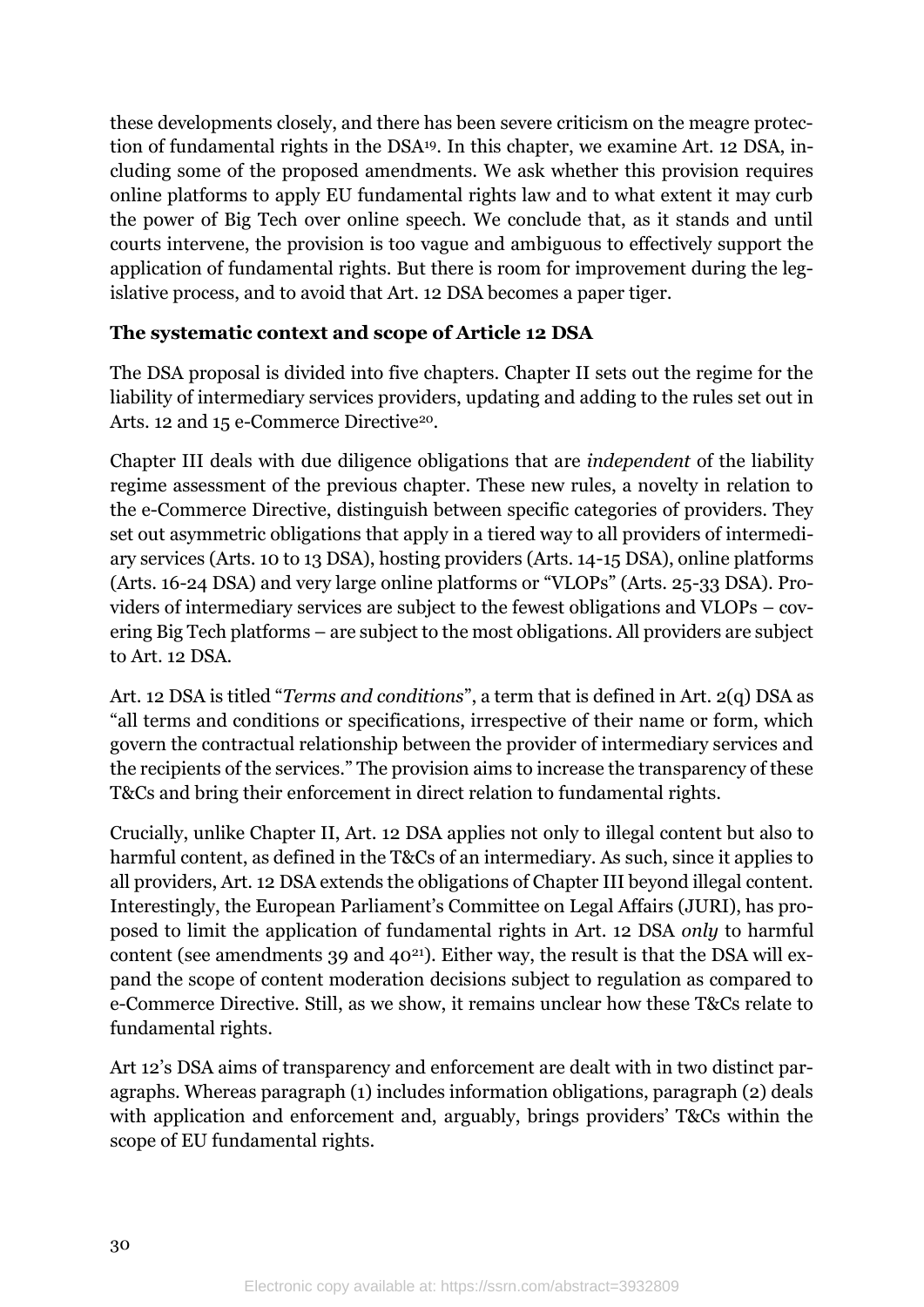## **Article 12(1) DSA: Information Obligation**

Art. 12(1) DSA<sup>22</sup> sets out an information obligation for providers of intermediary services regarding certain content moderation practices outlined in their T&Cs. It aims to ensure that the T&Cs are transparent and clear as to how, when and on what basis usergenerated content can be restricted. The objective of the obligation appears to be acts of content moderation by providers that impose "any restriction" on users. But it is unclear whether content moderation actions by the provider that do not *stricto sensu*  restrict what content their users can post, such as ranking, recommending or demonetising content, are within the scope of Art. 12 DSA.

The second sentence of paragraph (1) explicitly refers to "content moderation", a concept defined in Art. 2(p) DSA as covering activities undertaken by providers to detect, identify and address user-generated content that is either (i) "illegal content" (Art. 2(g) DSA) or (ii) incompatible with their T&Cs. Interestingly, the JURI Committee proposes to limit the scope of Art. 12(1) DSA to illegal content (amendment 3823), whereas the European Parliament's Committee on Internal Market and Consumer Protection (IMCO) aims to expand this provision by mandating providers to also inform users of any "significant change" made to the T&Cs (amendment 8424).

Further, the provision explicitly mentions "algorithmic decision-making", raising the important question of what providing information on "any policies, procedures, measures and tools" might look like25. However, the exact scope of the paragraph remains unclear, as the phrasing in the first sentence of "any restrictions" appears wider than the definition of content moderation in Art. 2(p) DSA, thereby broadening the provision's scope.

In its last sentence, Art. 12(1) DSA sets out *how* this information should be conveyed. Echoing Arts.  $7(2)$ , 12(1) and 14(2) GDPR<sup>26</sup>, the T&Cs should be "clear". However, where the GDPR refers to "clear and plain" language, Art. 12(1) DSA goes one step further by requiring "unambiguous" information, which appears to result in a higher threshold obligation.

Finally, Art. 29(1) DSA sets out a somewhat similar (although less detailed) information obligation for VLOPs regarding recommender systems<sup>27</sup>.

## **Article 12(2) DSA: Applying fundamental rights in content moderation?**

From a fundamental rights perspective, the exciting part of Art. 12 DSA is paragraph (2), which regulates the application and enforcement of T&Cs:

"*Providers of intermediary services shall act in a diligent, objective and proportionate manner in applying and enforcing the restrictions referred to in paragraph 1, with due regard to the rights and legitimate interests of all parties involved, including the applicable fundamental rights of the recipients of the service as enshrined in the Charter*."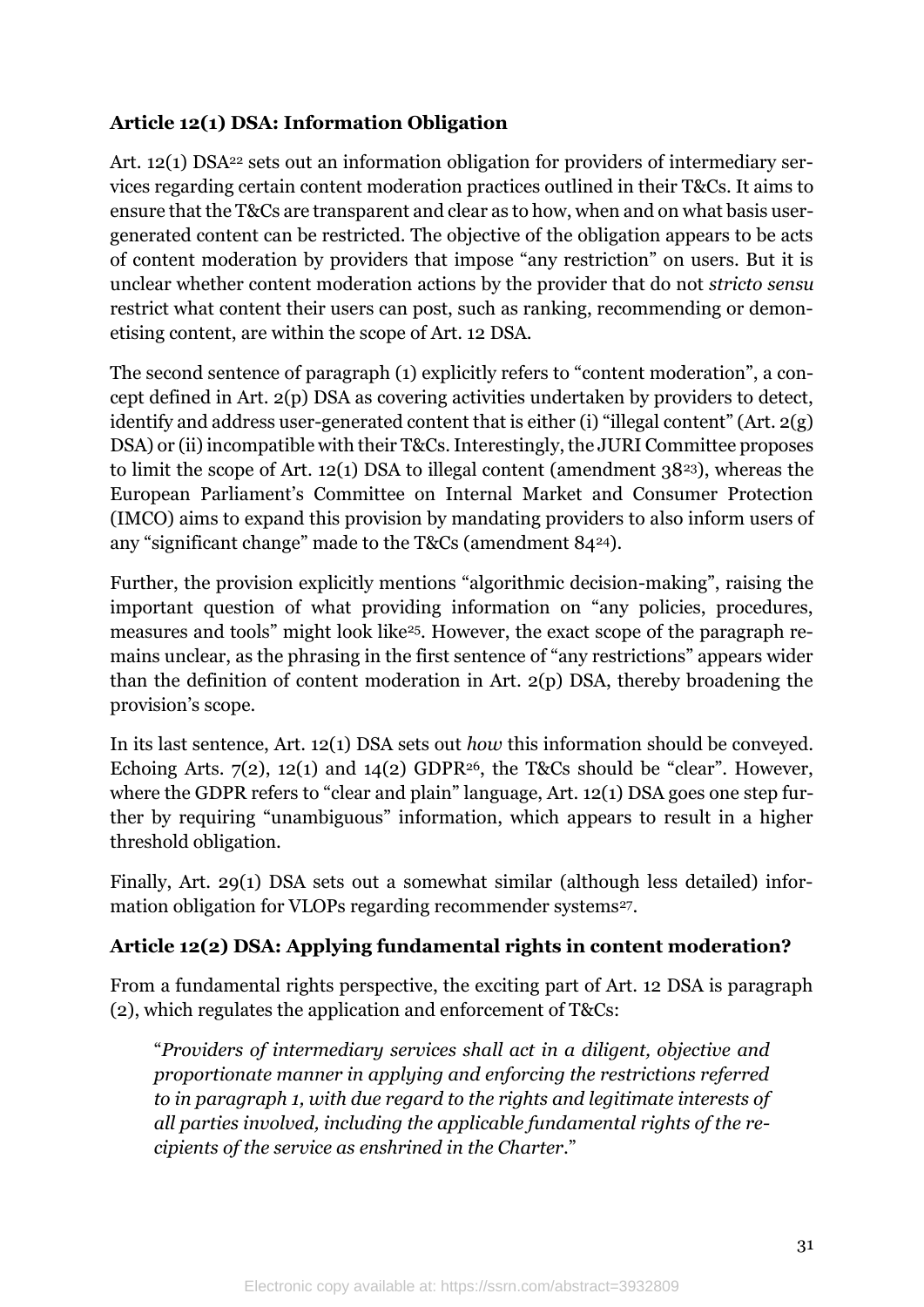The scope is the same as paragraph (1): it only applies to the enforcement of T&Cs that restrict user-generated content. The core obligation is directed at the providers to weigh the "rights and legitimate interests of all parties involved" in a "diligent, objective and proportionate" way when applying their T&Cs. Several legislative amendments expand on this obligation with requirements for application, such as that it must be timely, non-discriminatory, fair, transparent, coherent, predictable and non-arbitrary (see e.g. IMCO  $85^{28}$  and LIBE 59<sup>29</sup>).

As with paragraph (1), the extent of this obligation is unclear. In particular, the provision obligates intermediaries to have due regard to the "applicable" fundamental rights without clarifying what fundamental rights are already applicable in the horizontal relationship between intermediary and user. This matters, since the extent to which users can directly or even indirectly appeal to their fundamental rights vis-à-vis an intermediary in its content moderation decisions is a controversial issue30.

In our view, Art. 12(2) DSA can be read in two ways. First, it can be understood as only referring to fundamental rights, which are already applicable in the horizontal relation between intermediaries and users. If so, the provision leaves undetermined the extent to which these are applicable and only obligates intermediaries to have "due regard" if any such rights are applicable. A second and broader interpretation is that Art. 12(2) DSA aims to declare fundamental rights directly applicable in the horizontal relation between intermediaries and users. This would certainly include the right to freedom of expression in Art. 11 Charter (e.g., for users posting content) and the right to non-discrimination in Art. 21 Charter (e.g., for users targeted by content) as well as, potentially, via Art. 52(3) Charter, the extensive case law of the ECtHR.

An obligation in line with the second interpretation would be remarkable, as it would target private actors and presumably apply with equal intensity to all intermediaries. Regrettably, the DSA offers little to no guidance on how to actualise this obligation in practice.

For example, even if what is meant by "restrictions" was properly defined, the scope of "diligent, objective and proportionate" behaviour is fuzzy. Still, promoting "diligent behaviour by providers of intermediary services" seems to be a core aim of the DSA (Recital 3). The requirement of diligence pops up at various other places in the DSA – in Arts. 14, 17, 19 and 20 DSA – primarily in the context of complaint handling by *hosting* providers. Similarly, the cloudy obligation of enforcing the T&Cs with "due regard" for fundamental rights gives no concrete insight on the extent to which these rights should be considered in individual (including algorithmic) decision-making processes by service providers.

The upshot is that users might not be able to rely on Art. 12 DSA before a court as a means to effectively protect their fundamental rights against a provider. Concretely: can an individual user appeal directly to fundamental rights based on Art. 12(2) DSA in a complaint procedure under Art. 17(3) DSA? The LIBE Committee partially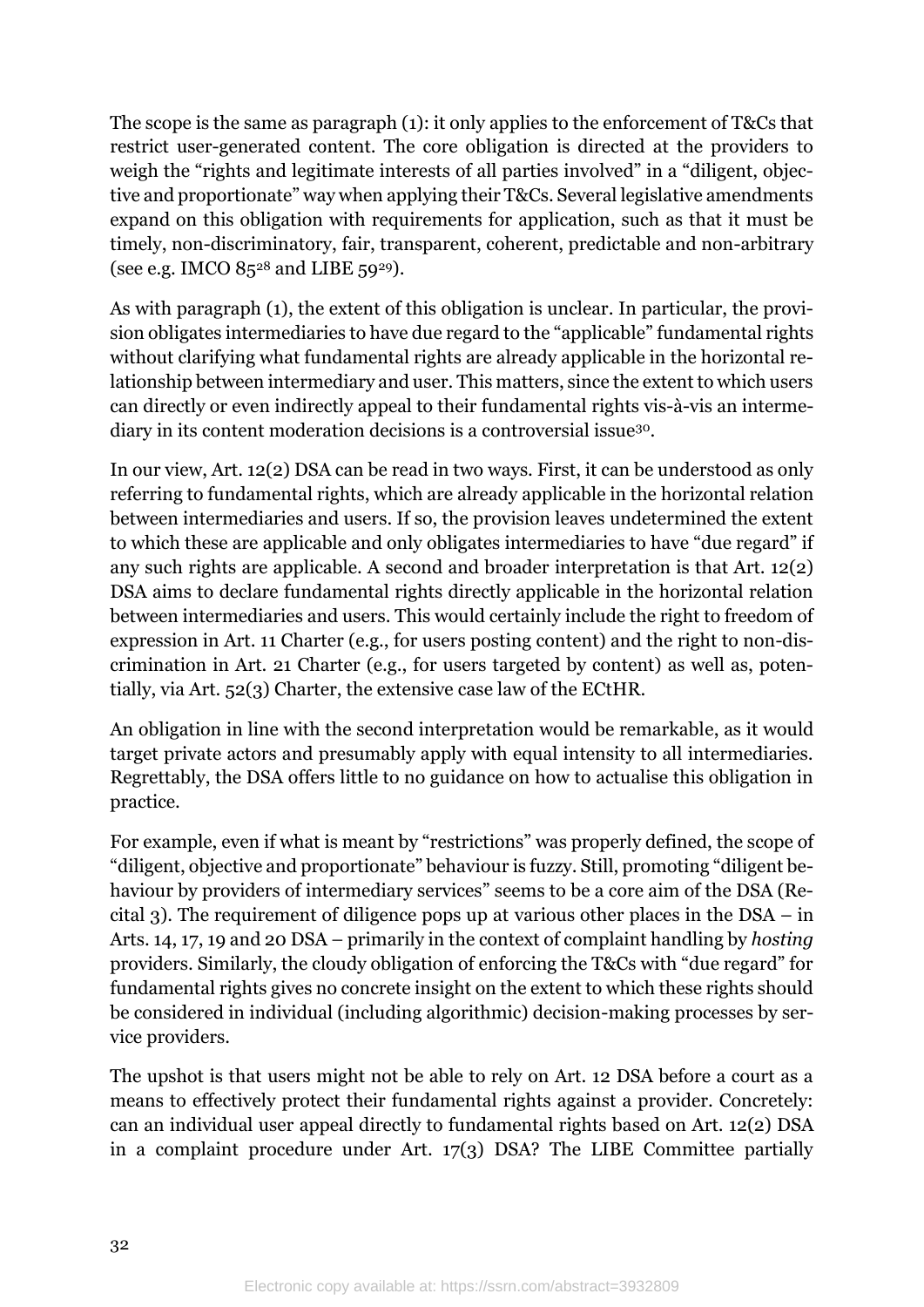circumvents this problem by proposing a new paragraph 12(2)a that provides that "legal information" can only be excluded or limited from the providers' services when "objectively justified and on clearly defined grounds" (LIBE 6031).

Finally, it is unclear as how broad the scope of "all parties involved" should be understood. It explicitly includes the users affected by the restriction being applied and enforced. For online platforms, it will also presumably include trusted flaggers and other notifiers covered by Arts. 19 and 20 DSA. Beyond that it is difficult to identify other relevant parties at this stage.

## **Conclusion: avoiding paper tigers**

On the surface, Art. 12 DSA looks like a substantial expansion of intermediaries' responsibilities and a key provision to reign in platforms' private power over online speech. It holds particular promise to constrain Big Tech's algorithmic content moderation practices. But a deeper analysis leaves more questions than answers.

Art. 12(1) DSA imposes an information obligation regarding restrictions imposed on users of intermediary services, which obligation extends to algorithmic decision-making. Art. 12(2) DSA introduces an apparently broad obligation for providers to act in a diligent, objective and proportionate manner when applying and enforcing such restrictions, explicitly linked to the respect of fundamental rights. Furthermore, the provision expands the scope of the obligations beyond illegal content, applying also to content which intermediaries consider harmful or undesirable in their T&Cs. These horizontal obligations for all providers of intermediary services providers are welcome additions to EU law.

However, Art. 12(2) DSA, in particular, is too vague on what its crucial obligation entails and the extent to which intermediaries are required to apply fundamental rights in content moderation. The amendments under discussion in the European Parliament are unlikely to offer the necessary clarity in this regard. As a result, if the legislative text remains unchanged or is significantly improved, the application and enforcement dimension of Art. 12 DSA will likely only be effective if and when courts are called to interpret it. Until then, the risk is that Art. 12 DSA remains a paper tiger, ineffectual in regulating the private power of Big Tech via-à-vis online speech.

To avoid this outcome, the EU legislator should first take a normative stand in the DSA and clarify whether the express purpose of Art. 12 DSA is to oblige providers to apply fundamental rights law in content moderation decisions. Platforms may already be going some way in this direction, as exemplified in Facebook's Oversight Board<sup>32</sup> decisions<sup>33</sup> that apply freedom of expression principles under the International Covenant on Civil and Political Rights34. Similarly, some national courts are applying fundamental rights to decisions taken by platforms to remove content due to their immense power over public debate online35. Second, the legislative process should be used to incorporate more concrete links to Art. 12 throughout the DSA, so as to substantiate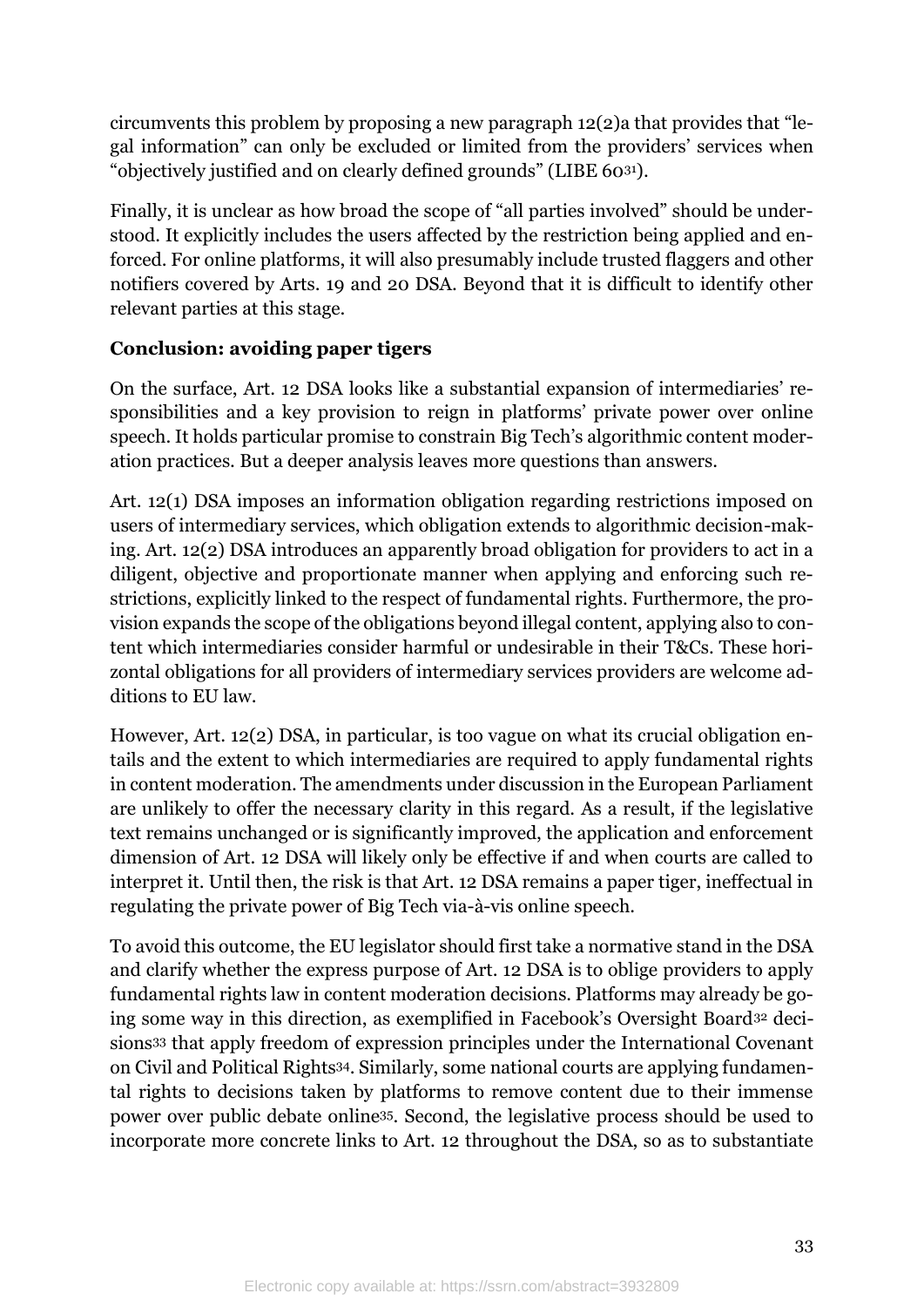the meaning and effect of the provision. In particular, if the main concern is to constrain the private power of Big Tech, legislative intervention should focus on linking Art. 12 DSA to the due diligence obligations of VLOPs.

> This article has originally been published on Verfassungsblog 2021/9/01, [https://verfas](https://verfassungsblog.de/power-dsa-dma-06/)[sungsblog.de/power-dsa-dma-06/,](https://verfassungsblog.de/power-dsa-dma-06/) DOI: 10.17176/20210901-233103-0.



**Naomi Appelman** is a PhD Candidate at Institute for Information law at the University of Amsterdam.



**João Pedro Quintais** is an Assistant Professor at the Institute for Information Law at the University of Amsterdam.



**Ronan Fahy** is a Senior Researcher at the Institute for Information Law at the University of Amsterdam.

<sup>1</sup> ECtHR, *Cengiz and others v Turkey* 48226/10 and 14027/11 (2015).

<sup>2</sup> UN Human Rights Council, "Rights to freedom of peaceful assembly and of association – Report of the Special Rapporteur on the rights to freedom of peaceful assembly and of association", (2019) A/HRC/41/41.

<sup>4</sup> Elizabeth Culliford, Katie Paul, "Facebook offers up first-ever estimate of hate speech prevalence on its platform" *Reuters* (19 November 2020) [https://www.reuters.com/article/uk-facebook-content/fa](https://www.reuters.com/article/uk-facebook-content/facebook-offers-up-first-ever-estimate-of-hate-speech-prevalence-on-its-platform-idINKBN27Z2QY)[cebook-offers-up-first-ever-estimate-of-hate-speech-prevalence-on-its-platform-idINKBN27Z2QY](https://www.reuters.com/article/uk-facebook-content/facebook-offers-up-first-ever-estimate-of-hate-speech-prevalence-on-its-platform-idINKBN27Z2QY) accessed 25 September 2021.

<sup>5</sup> Jillian C York, Corynne McSherry, "Content Moderation is Broken. Let Us Count the Ways." *EFF* (29 April 2019) <https://www.eff.org/deeplinks/2019/04/content-moderation-broken-let-us-count-ways> accessed 25 September 2021.

<sup>6</sup> Amnesty International, "Surveillance Giants" (2019).

<sup>7</sup> Dottie Lux, "Facebook's Hate Speech Policies Censor Marginalized Users" *wired* (14 August 2017) <https://www.wired.com/story/facebooks-hate-speech-policies-censor-marginalized-users/> accessed 25 September 2021.

<sup>8</sup> Jessica Guynn, "Facebook while black: Users call it getting 'Zucked,' say talking about racism is censored as hate speech" *USA Today* (24 April 2019) [https://eu.usato-](https://eu.usatoday.com/story/news/2019/04/24/facebook-while-black-zucked-users-say-they-get-blocked-racism-discussion/2859593002/)

[day.com/story/news/2019/04/24/facebook-while-black-zucked-users-say-they-get-blocked-racism](https://eu.usatoday.com/story/news/2019/04/24/facebook-while-black-zucked-users-say-they-get-blocked-racism-discussion/2859593002/)[discussion/2859593002/](https://eu.usatoday.com/story/news/2019/04/24/facebook-while-black-zucked-users-say-they-get-blocked-racism-discussion/2859593002/) accessed 25 September 2021.

<sup>3</sup> *Ibid.*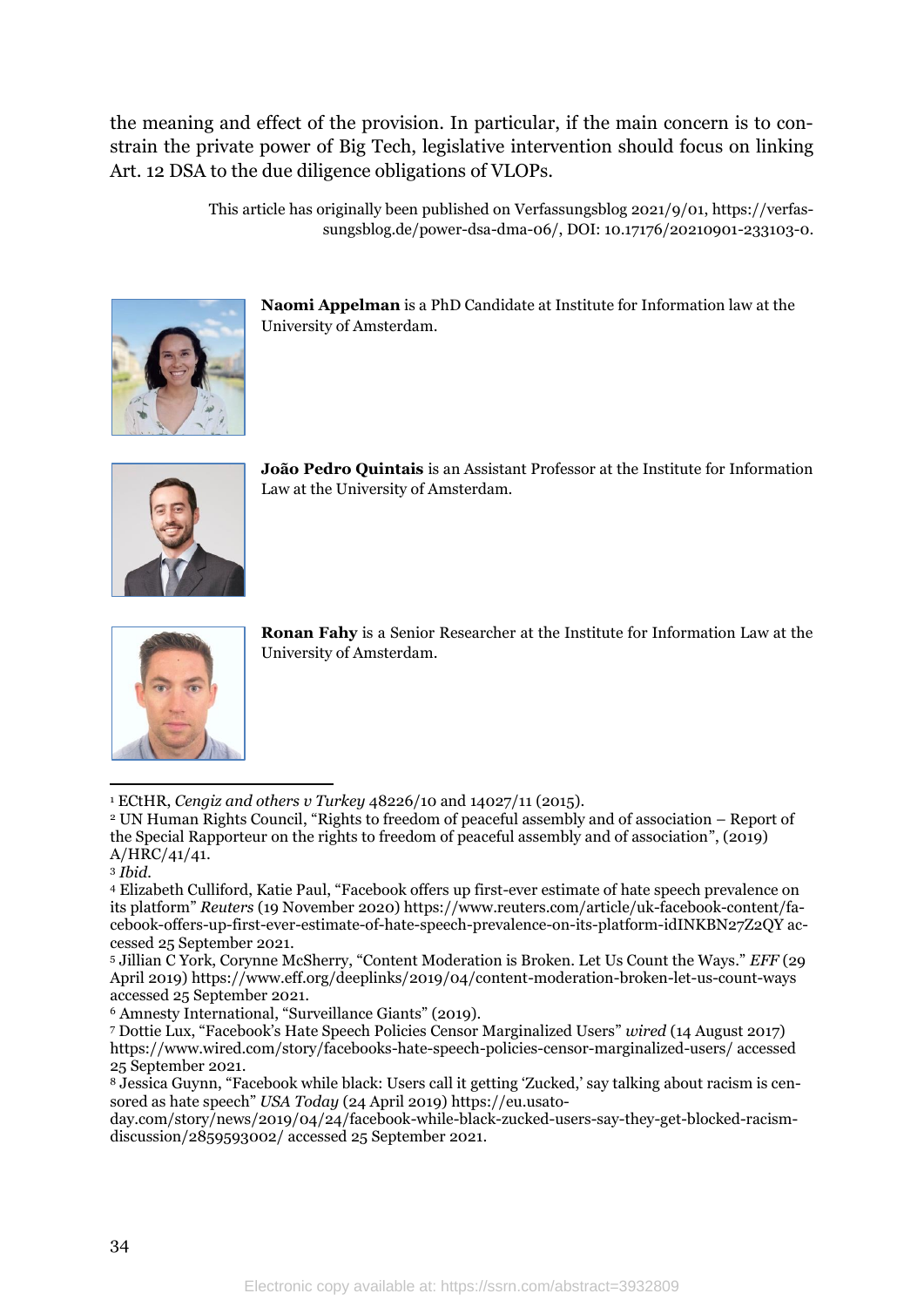<sup>9</sup> Justine Calma, "Facebook says it 'mistakenly' suspended hundreds of activists' accounts" *The Verge*  (24 September 2020) [https://www.theverge.com/2020/9/24/21454554/facebook-acitivists-sus](https://www.theverge.com/2020/9/24/21454554/facebook-acitivists-suspended-accounts-coastal-gaslink-pipeline)[pended-accounts-coastal-gaslink-pipeline](https://www.theverge.com/2020/9/24/21454554/facebook-acitivists-suspended-accounts-coastal-gaslink-pipeline) accessed 25 September 2021.

<sup>10</sup> Akin Olla, "Facebook is banning leftwing users like me – and it's going largely unnoticed" *The Guardian* (29 January 2021[\) https://www.theguardian.com/commentisfree/2021/jan/29/facebook](https://www.theguardian.com/commentisfree/2021/jan/29/facebook-banned-me-because-i-am-leftwing-i-am-not-the-only-one)[banned-me-because-i-am-leftwing-i-am-not-the-only-one](https://www.theguardian.com/commentisfree/2021/jan/29/facebook-banned-me-because-i-am-leftwing-i-am-not-the-only-one) accessed 25 September 2021.

<sup>11</sup> UN Human Rights Council, "Report of the Special Rapporteur on the promotion and protection of the right to freedom of opinion and expression – Note by the Secretariat", (2018) A/HRC/38/35. <sup>12</sup> Article 19, "Side-stepping rights: Regulating speech by contract" (2018) [https://www.arti-](https://www.article19.org/resources/side-stepping-rights-regulating-speech-by-contract/)

[cle19.org/resources/side-stepping-rights-regulating-speech-by-contract/](https://www.article19.org/resources/side-stepping-rights-regulating-speech-by-contract/) accessed 25 September 2021. <sup>13</sup> *n 11.*

<sup>14</sup> European Commission, "Proposal for a Regulation of the European Parliament and of the Council on a Single Market For Digital Services (Digital Services Act) and amending Directive 2000/31/EC", COM(2020) 825 final.

<sup>15</sup> *Ibid.*

<sup>16</sup> Charter of Fundamental Rights of the European Union, (2012) OJ C326/2.

<sup>17</sup> Procedure 2020/0361/COD, [https://eur-lex.europa.eu/procedure/EN/2020\\_361](https://eur-lex.europa.eu/procedure/EN/2020_361) accessed 25 September 2021.

<sup>18</sup> Procedure 2020/0361(COD), [https://oeil.secure.europarl.europa.eu/oeil/popups/ficheproce](https://oeil.secure.europarl.europa.eu/oeil/popups/ficheprocedure.do?lang=en&reference=2020/0361(OLP))[dure.do?lang=en&reference=2020/0361\(OLP\)](https://oeil.secure.europarl.europa.eu/oeil/popups/ficheprocedure.do?lang=en&reference=2020/0361(OLP)) accessed 25 September 2021.

<sup>19</sup> Digital Services Act Observatory, [https://dsa-observatory.eu](https://dsa-observatory.eu/) accessed 25 September 2021; Article 19, "At a glance: Does the EU Digital Services Act protect freedom of expression" (11 February 2021) <https://www.article19.org/resources/does-the-digital-services-act-protect-freedom-of-expression/> accessed 25 September 2021; Jan Penfrat, "All hands on deck: What the European Parliament should do about the DSA" *EDRi* (14 July 2021) [https://edri.org/our-work/all-hands-on-deck-what-the-euro](https://edri.org/our-work/all-hands-on-deck-what-the-european-parliament-should-do-about-the-dsa/)[pean-parliament-should-do-about-the-dsa/](https://edri.org/our-work/all-hands-on-deck-what-the-european-parliament-should-do-about-the-dsa/) accessed 25 September 2021; Electronic Frontier Foundation, "Digital Services Act Proposal: Recommendations for the EU Parliament and Council" (2021) [https://www.eff.org/pages/digital-services-act-proposal-recommendations-eu-parliament-and-coun](https://www.eff.org/pages/digital-services-act-proposal-recommendations-eu-parliament-and-council)[cil](https://www.eff.org/pages/digital-services-act-proposal-recommendations-eu-parliament-and-council) accessed 25 September 2021.

<sup>20</sup> Directive 2000/31/EC of the European Parliament and of the Council of 8 June 2000 on certain legal aspects of information society services, in particular electronic commerce, in the Internal Market ("Directive on electronic commerce"), (2000) OJ L178/1; European Parliamentary Research Service, "Reform of the EU liability regime for online intermediaries: Background on the forthcoming digital services act" (May 2020).

<sup>21</sup> European Parliament Committee on Legal Affairs, "Draft Opinion on the proposal for a regulation of the European Parliament and of the Council on Single Market For Digital Services (Digital Services Act) and amending Directive 2000/31/EC" (22 June 2021).

<sup>22</sup> *n 14.*

<sup>23</sup> *n 21.*

<sup>24</sup> European Parliament Committee on the Internal Market and Consumer Protection, "Draft Report on the proposal for a regulation of the European Parliament and of the Council on Single Market For Digital Services (Digital Services Act) and amending Directive 2000/31/EC" (28 May 2021). <sup>25</sup> Maranke Wieringa, "What to account for when accounting for algorithms: a systematic literature review on algorithmic accountability" FAT\* '20: Proceedings of the 2020 Conference on Fairness, Accountability, and Transparency 1; Lilian Edwards, Michael Veale, "Slave to the algorithm? Why a 'Right to an Explanation' is probably not the remedy you are looking for" (2017) 16 Duke Law & Technology Review 18; Council of Europe, "Recommendations and declarations of the Committee of Ministers of the Council of Europe in the field of media and information society" (2016).

<sup>26</sup> Regulation (EU) 2016/679 of the European Parliament and of the Council of 27 April 2016 on the protection of natural persons with regard to the processing of personal data and on the free movement of such data, and repealing Directive 95/46/EC (General Data Protection Regulation), (2016) OJ L119/1.

<sup>27</sup> *For a discussion see here:* Natali Helberger and others, "Regulation of news recommenders in the Digital Services Act: empowering David against the Very Large Online Goliath" (2021) Internet Policy Review.

<sup>28</sup> *n 24.*

<sup>29</sup> European Parliament Committee on Civil Liberties, Justice and Home Affairs, "Draft Opinion on the proposal for a regulation of the European Parliament and of the Council on Single Market For Digital Services (Digital Services Act) and amending Directive 2000/31/EC" (19 May 2021).